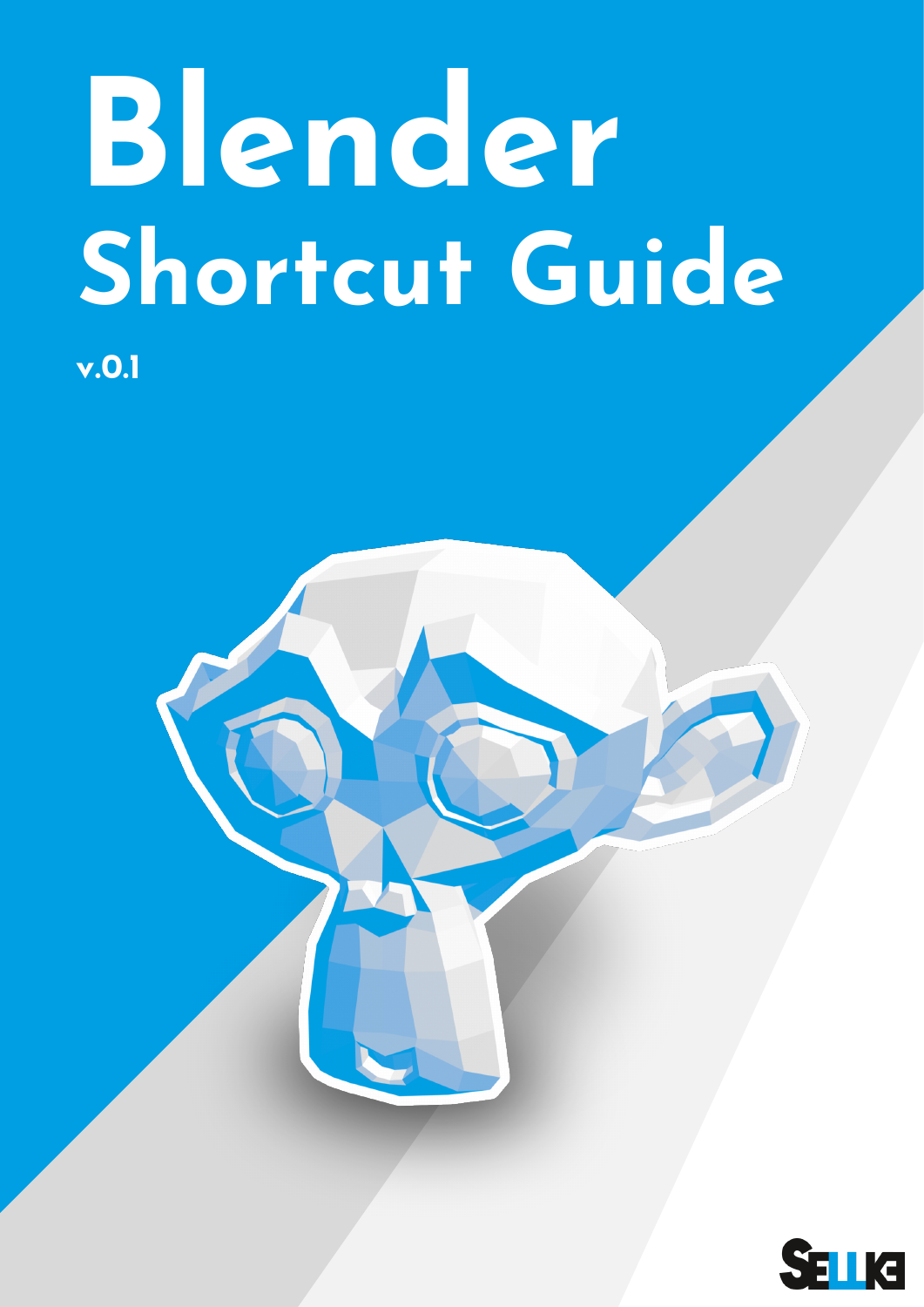# **About**

This Blender Shortcut Guide is a open project licensed under the Creative Commons Attribution-NonCommercial-ShareAlike 4.0 International (CC BY-NC-SA 4.0) License.

Any form of commercial reproduction is prohibited. This is to prevent unfair use of a open project! Of course you can still use this guide at work.

If you make a modification or an addition it would be nice if you can forward these changes to me. Keep in mind you also need to use the same Creative Commons license.

This guide was started due to the lag of free guides out there without the need of giving away tons of data.

Mine, nah **yours** is completely free and will be free forever.

A lot of Shortcut guides out there a not really tailored for beginners, this guide changes that, but intermediate use is still possible. This is why not every single Shortcut in Blender is written here.

Every Shortcuts if not self explanatory are described with a short sentence or a associated image.

## **Anything missing?**

Then please email me at shortcut-guide@sellke.net.

If you find this guide and ask yourself where does it come from, than here is the original link: www.sellke.net/blender-shortcut-guide.html There you can also find the original Affinity Publisher project file.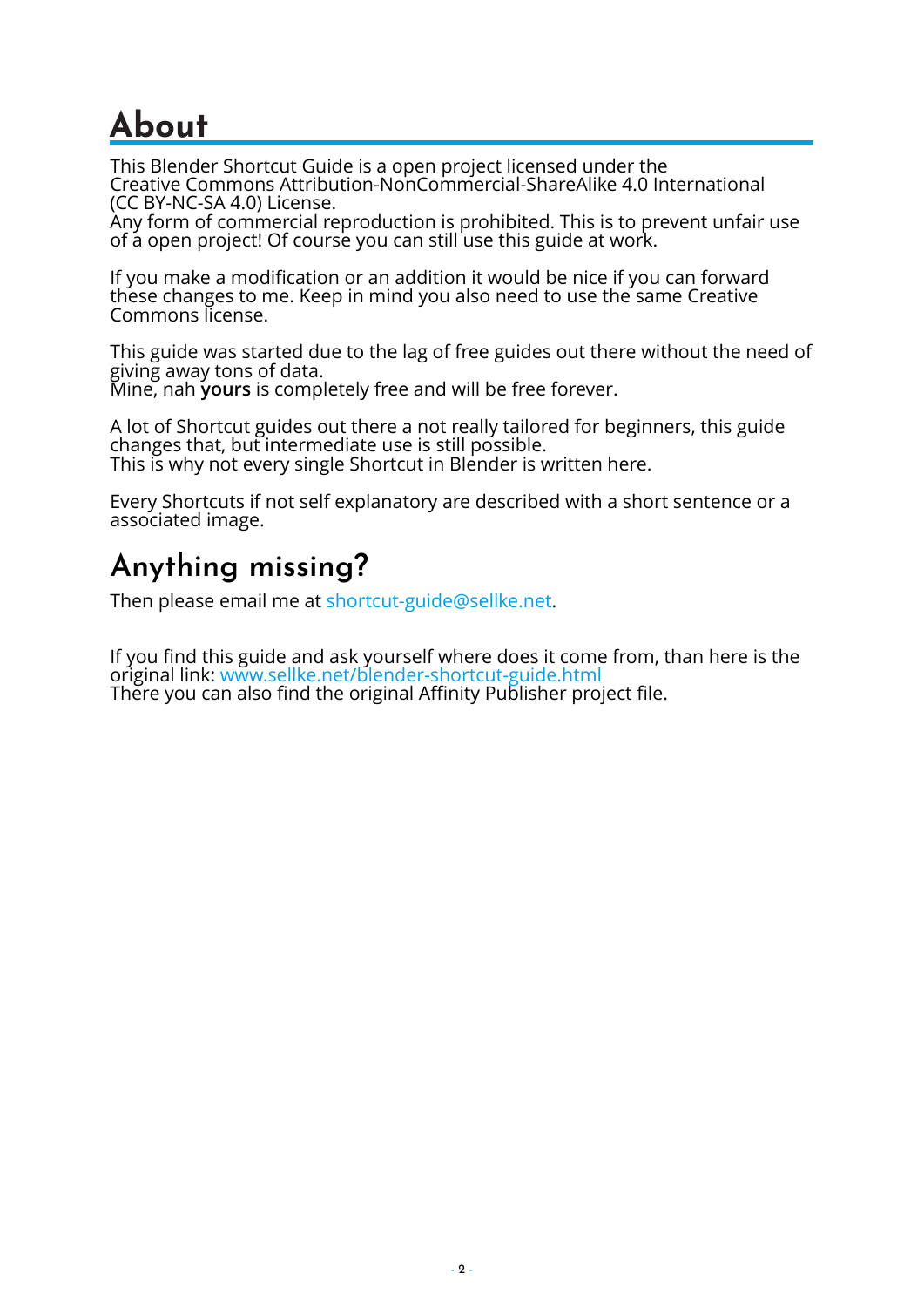# **Table of Contents**

| <b>Basics</b>            | $\overline{4}$ |
|--------------------------|----------------|
| <b>Manipulation Keys</b> | $\overline{4}$ |
| Edit Mode                | 5              |
| <b>Changing Modes</b>    | 5              |
| Camera Controls          | 6              |
| Nodes                    | $\overline{7}$ |
| Good to know             | $\delta$       |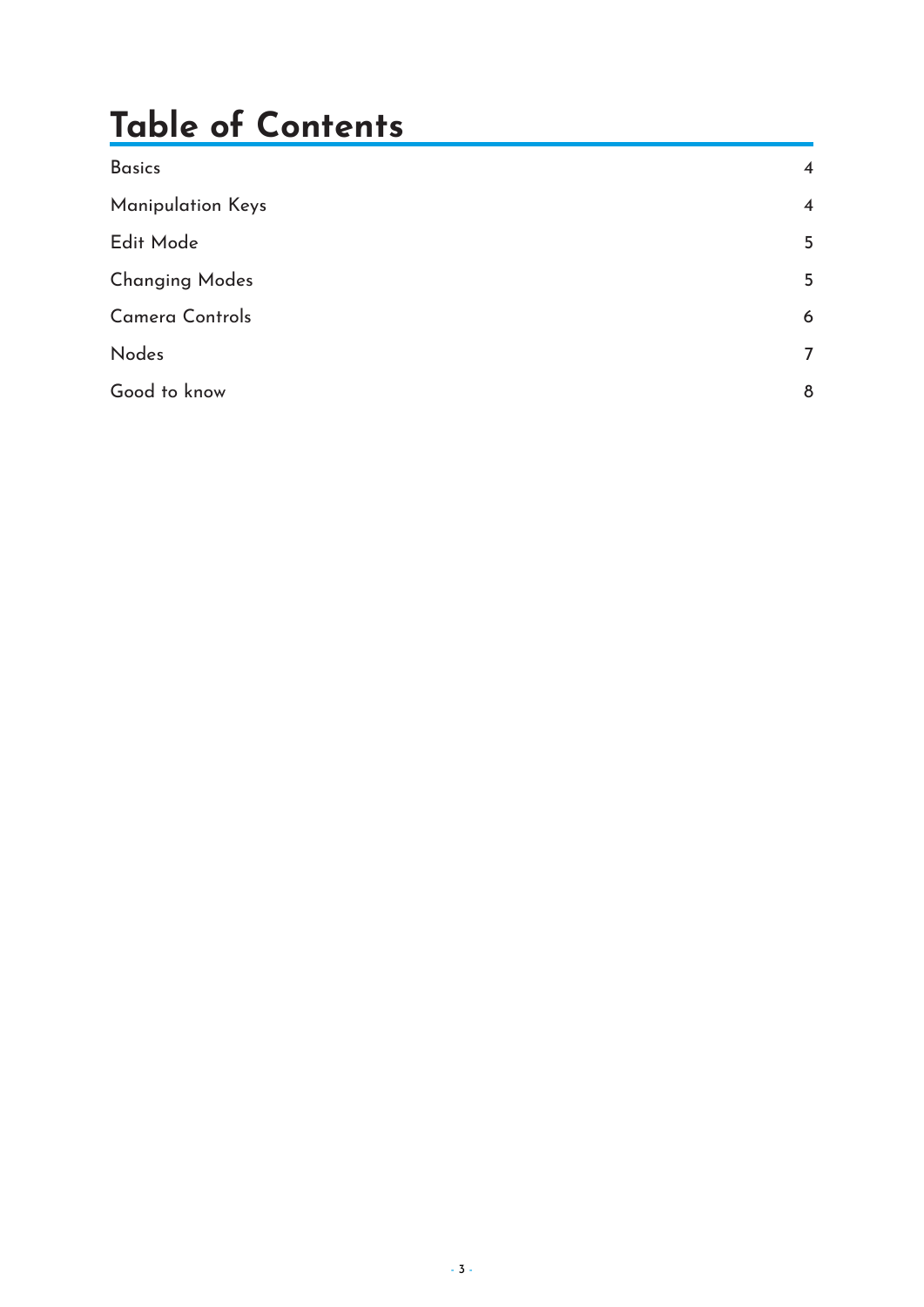## <span id="page-3-0"></span>**Basics**

**Left Mouse Button** Select

**Right Mouse Button** Context Menu

**Ctrl+S** Save File

**Shift+Ctrl+S** Save File As

**Ctrl+N** New File

**Ctrl+Z** Undo

**Ctrl+Shift+Z** Redo

**F3** Searchbar

**X** Delete with confirmation **Delete** Delete without confirmation **T**

Toolbar (Left Menu) **N**

Properties Panel (Right Menu) **Ctrl+A**

Add Object or Node

**F12** Render Current Frame

**Ctrl+F12** Render Animation

**ESC** Stop Render

**F11** Show last Render

# **Manipulation Keys**

## **S**

**Scale** 

**R Rotate** 

**2xR** Trackball Rotate

**G** Grab (Move)

**[HOLD] Shift** Fine Controls

**[HOLD] Ctrl** Snapping Controls

**Shift+TAB** Snapping Toggle

**O** Proportional Editing

#### **Tip**

*Press X, Y or Z after a manipulation Button to only affect one axis. Press Shift+Z to exclude a axis. (chainable)*

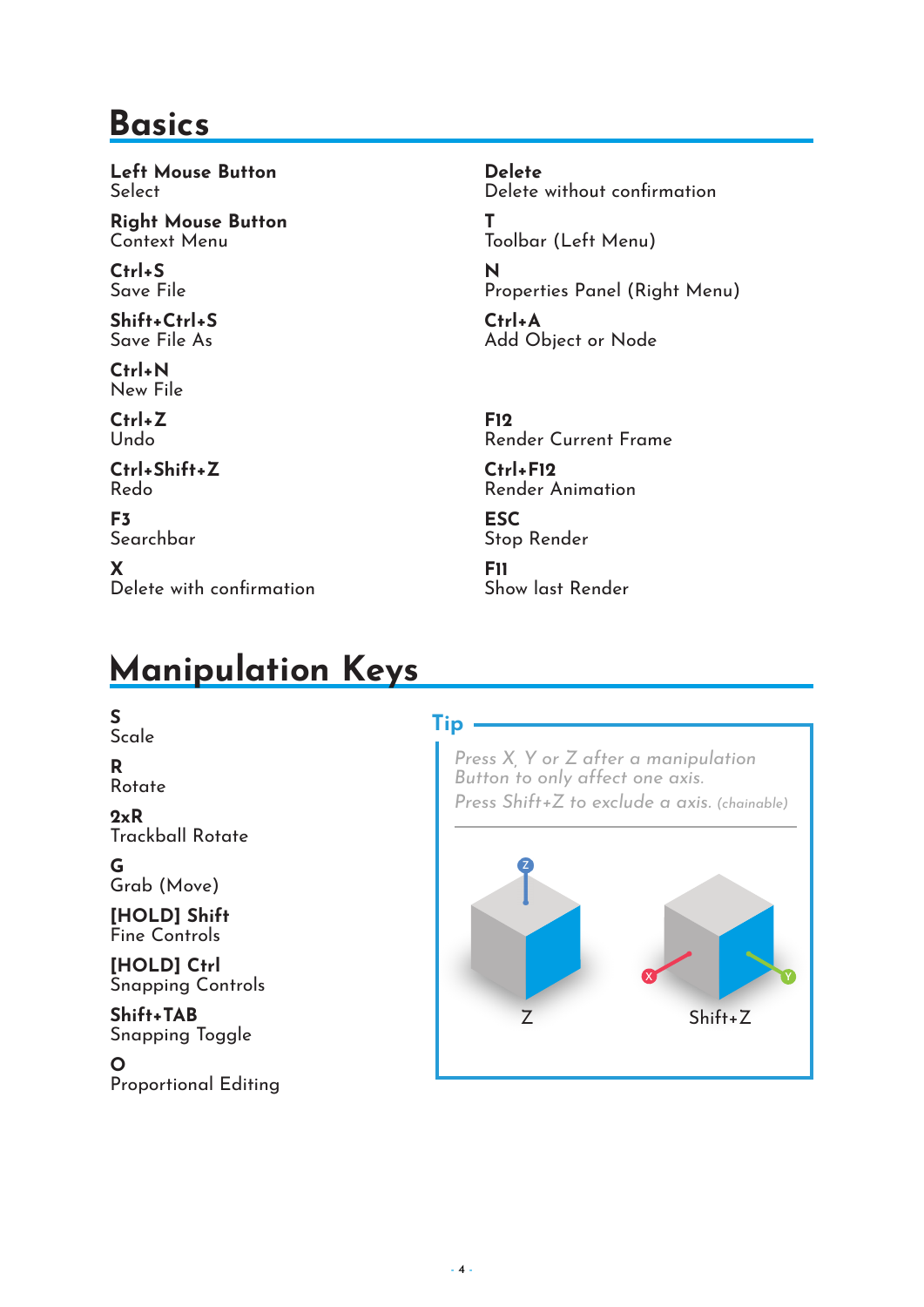# <span id="page-4-0"></span>**Changing Modes**

#### **TAB**

Object Mode / Edit Mode

#### **Ctrl+TAB**

Mode Pie Menu 1

#### **Z**

Viewport Shading Pie Menu (e.g. Wireframe or Rendering Preview)



1 Example of a Pie Menu Can be controlled by the mouse

## **Edit Mode**



**Number Row 1** Vertex Select

**Shift+Spacebar** Open Toolbox

**E** Extrude

#### **I** Inset

**Ctrl+B** Bevel Edge

#### **Ctrl+R** Loop Cut

**2xG** Edge Slide

**K** Knife Tool

**V** Rip Selection



**Number Row 2** Edge Select

**Number Row 3** Face Select

**Alt+Left Mouse Button** Select Loop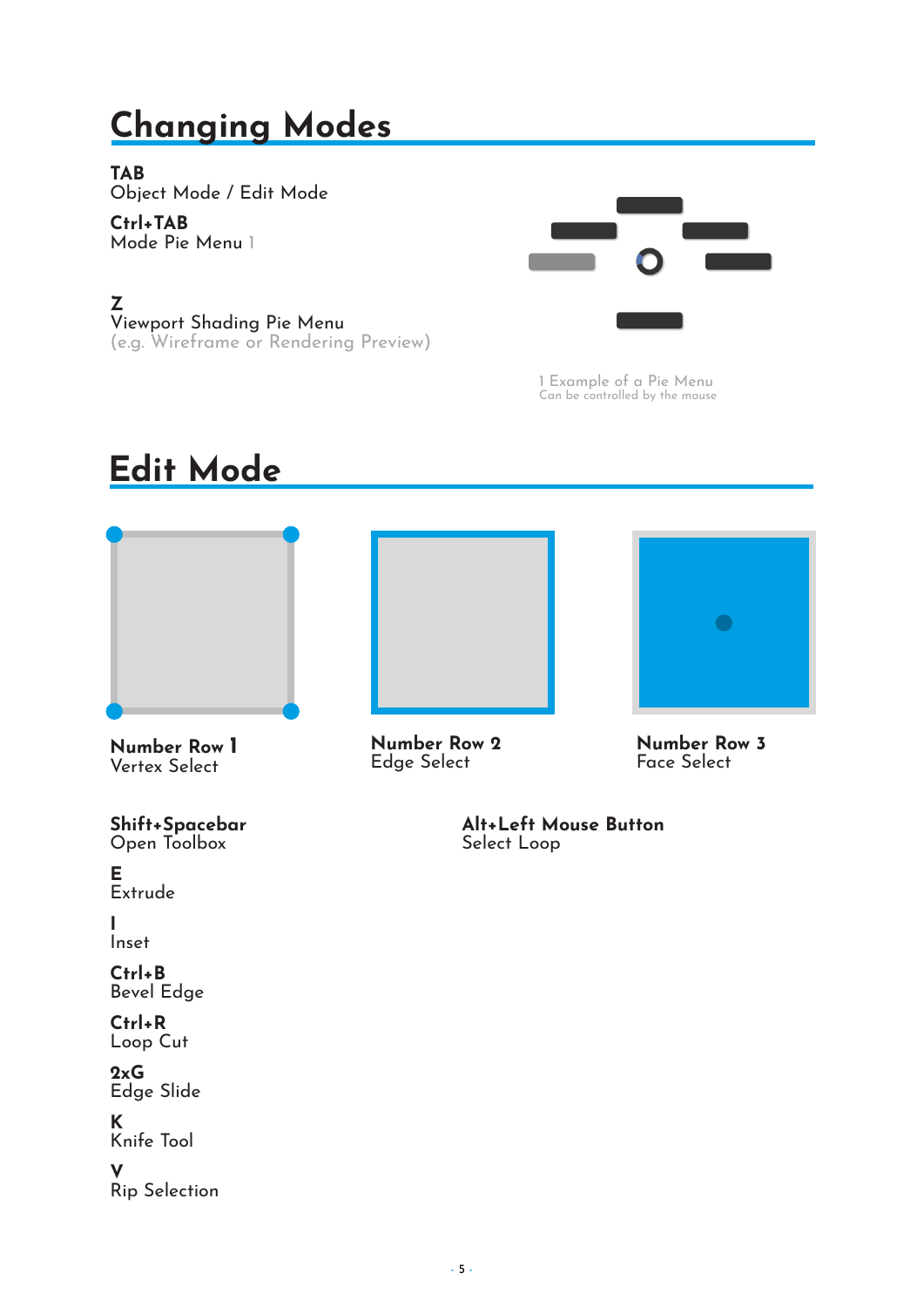# <span id="page-5-0"></span>**Camera Controls**



#### **Alt Modes**

**Ctrl+1** Back View

**Ctrl+2** Pan View Up

**Ctrl+3** Right Side View

**Ctrl+4** Pan View Left

**Ctrl+6** Pan View Right

**Ctrl+7** Bottom View

**Ctrl+8** Pan View Down

**Ctrl+Alt+0** Set Camera to Viewport





Perspective View Orthographic View

**Middle Mouse Button** Rotate View Freely

**Shift+Middle Mouse Button** Pan View

**Mouse Wheel** Zoom

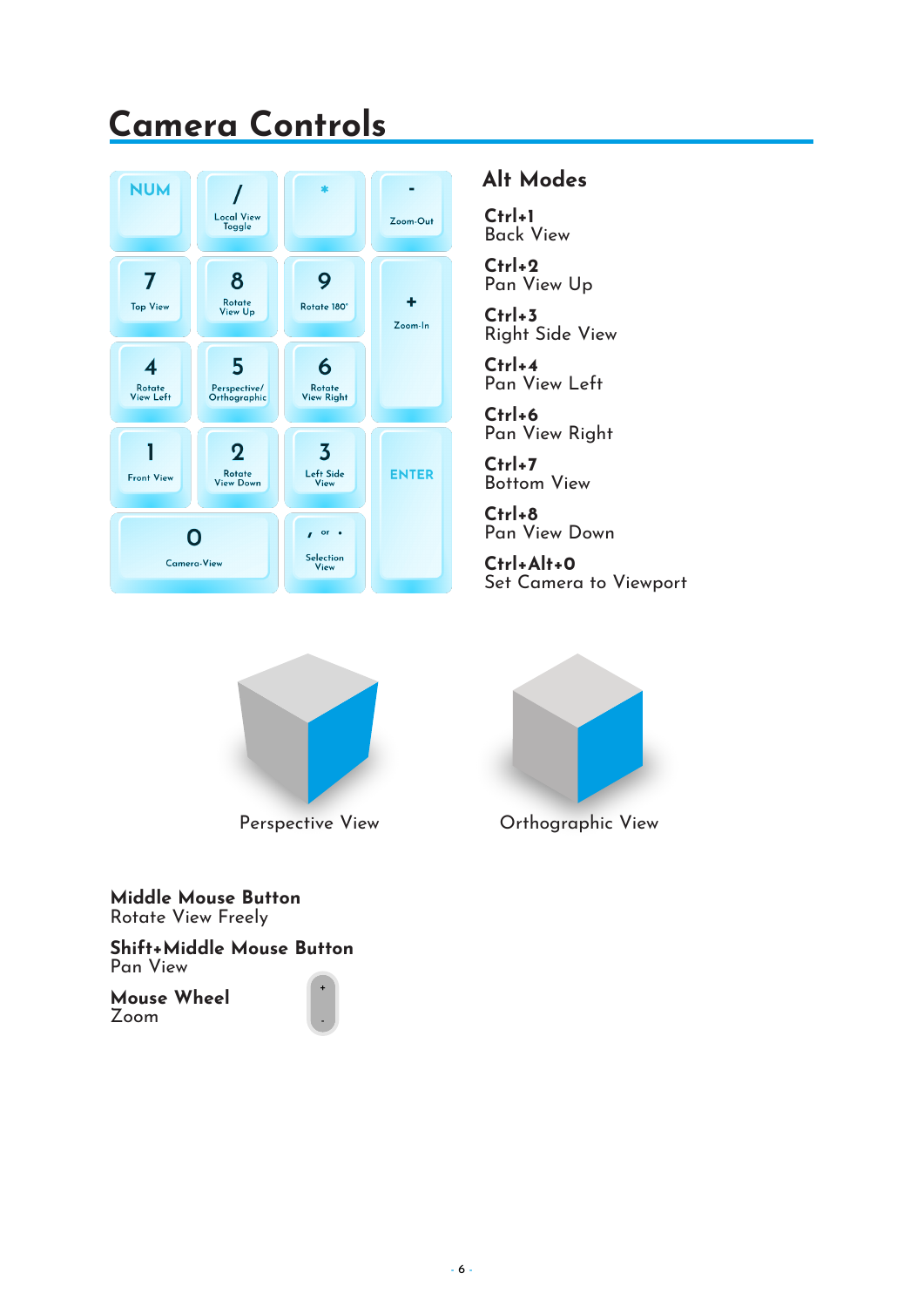# <span id="page-6-0"></span>**Nodes**

**M** Toggle Node Mute

**Ctrl+X** Delete with Reconnect

**Ctrl+G** Group Nodes

**Ctrl+Alt+G** Ungroub Nodes

**TAB** Enter/Exit Node Group

**Ctrl+Right Mouse Button (Drag)** Remove Connection

**Shift+Right Mouse Button (Drag)** Split Connection



1 Example of a Shader Node Can be connected with different inputs

### **Node collapsing**

Nodes can be collapsed to reduce the clutter of your node-tree a bit



#### **Node Wrangler**

Node Wrangler is one of Blender most usefull Add-ons there is. Its already included. If you do a lot of material work, than you really should enable it

#### **How to use**

Go to Blenders Preferences: Topbar > Edit > Preferences > Add-ons Select **Node: Node Wrangler** from the list or directly search for it and activate it.

**Ctrl+Shift+Left Mouse Button** View selected Node

**Ctrl+Shift+Right Mouse Button** Connect Node without precise input selection (Lazy Connect)

**Ctrl+Shift+T** Open Principled Texture Setup